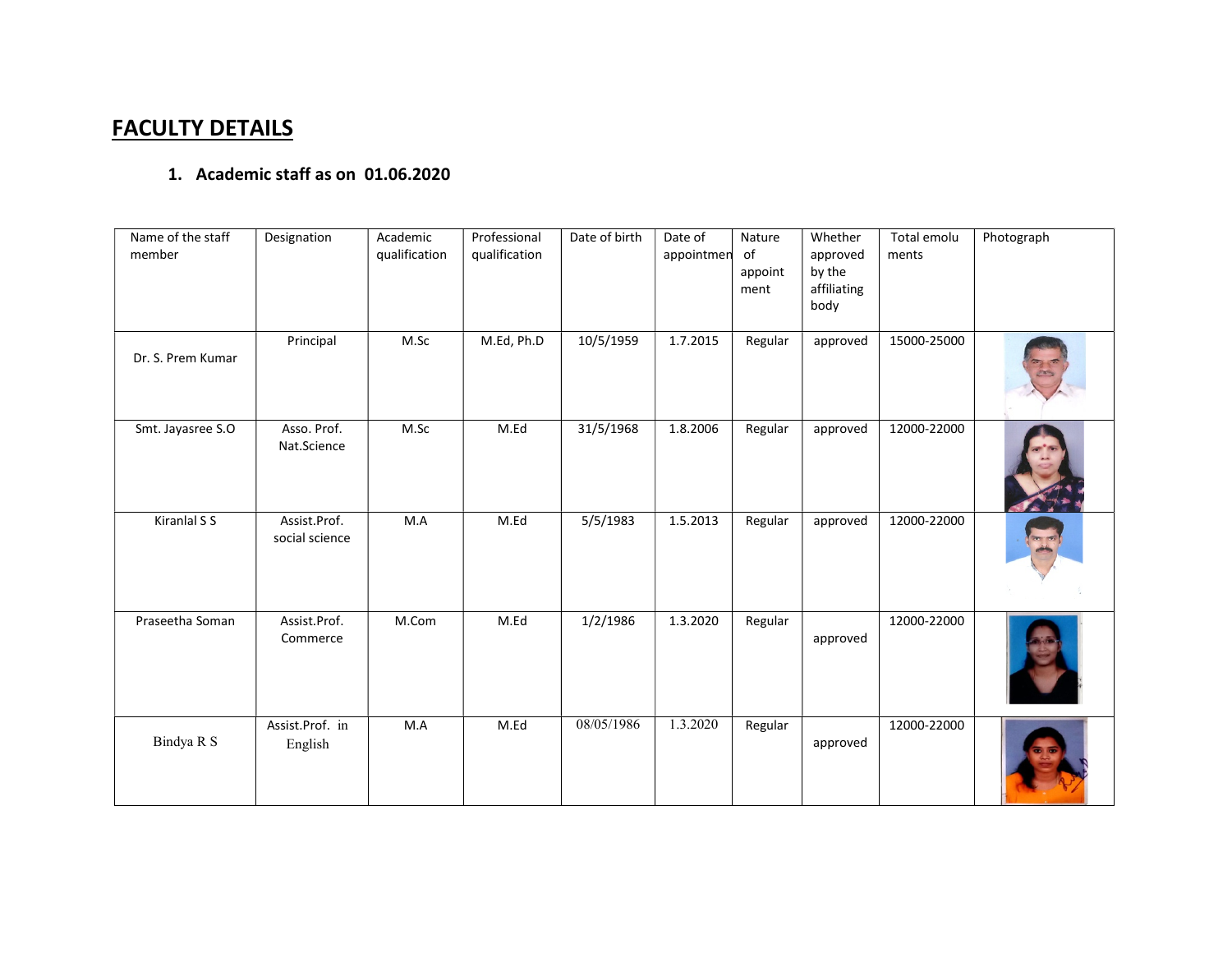| <b>Lissy S Thomas</b> | Assist.Prof. in<br>Malayalam             | $M.A$  | M.Ed  | 30/05/1984 | 2.3.2017  | Regular | approved | 12000-22000  |                               |
|-----------------------|------------------------------------------|--------|-------|------------|-----------|---------|----------|--------------|-------------------------------|
| Sreeja V              | Assist.Prof. in<br>Physical Science      | M Sc   | M.Ed  | 01/04/1979 | 1.1.2019  | Regular | approved | 12000-22000  |                               |
| Renjini U             | Assist.Prof.                             | M.A    | M.Ed  | 26/05/1980 | 1/03/2020 | Regular | approved | 12000-22000  | $\mathbf{r}$<br>$\mathcal{F}$ |
| Jithy Sathyan V S     | Assist.Prof.<br>Mathematics              | $M$ Sc | M.Ed  | 31/05/1988 | 1/03/2020 | Regular | approved | 12000-22000  |                               |
| Dr.Roshna V Gopal     | Assist.Prof.                             | M Sc   | M.Ed  | 23/05/1983 | 1/03/2020 | Regular | approved | 12000-22000  |                               |
| Shibin Raj BL         | Assist.Prof. in<br>Physical<br>Education | ------ | MP Ed | 30/05/1983 | 1/03/2020 | Regular | approved | Consolidated |                               |